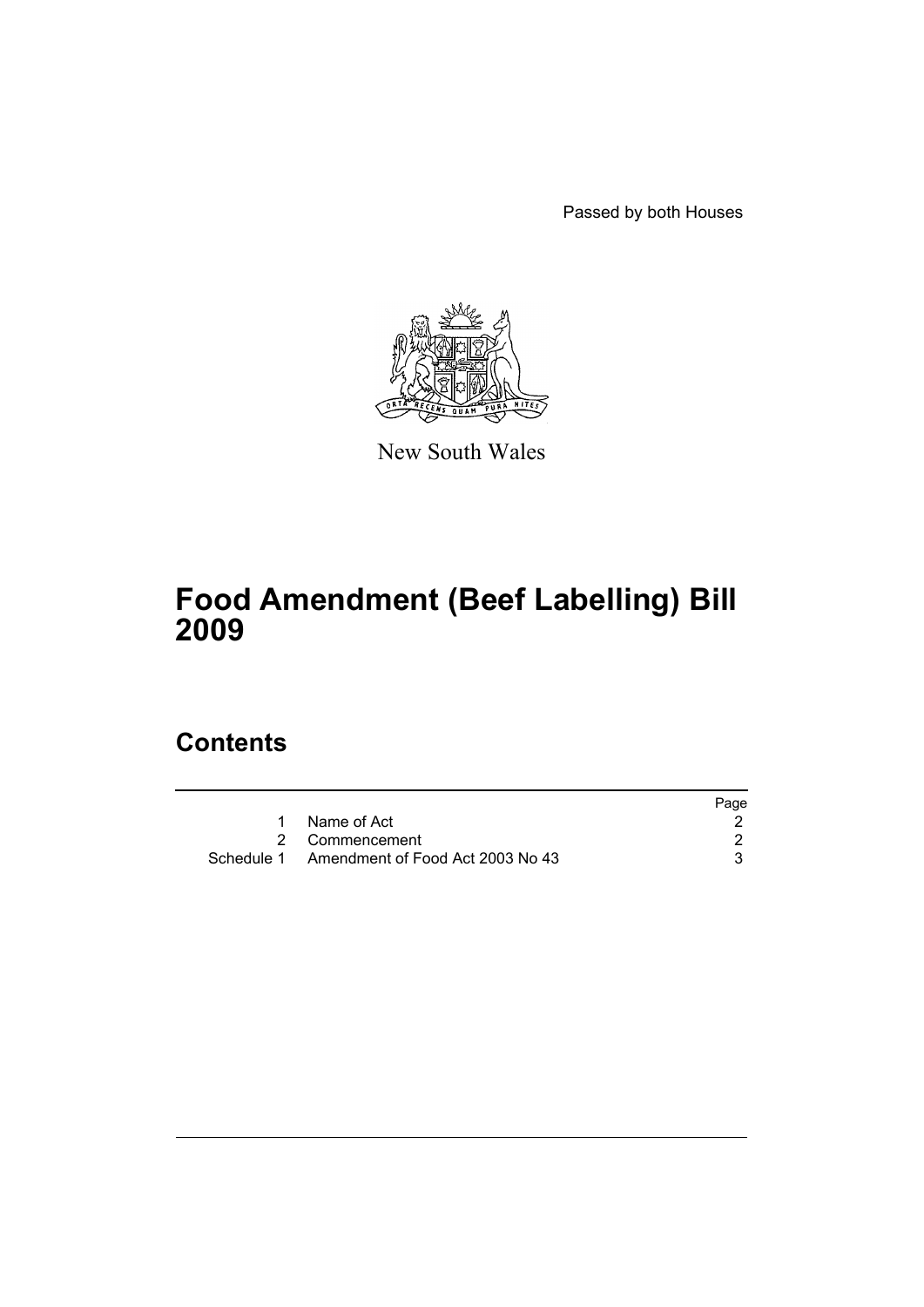*I certify that this public bill, which originated in the Legislative Assembly, has finally passed the Legislative Council and the Legislative Assembly of New South Wales.*

> *Clerk of the Legislative Assembly. Legislative Assembly, Sydney, , 2009*



New South Wales

# **Food Amendment (Beef Labelling) Bill 2009**

Act No , 2009

An Act to amend the *Food Act 2003* with respect to the advertising, packaging and labelling of beef.

*I have examined this bill and find it to correspond in all respects with the bill as finally passed by both Houses.*

*Assistant Speaker of the Legislative Assembly.*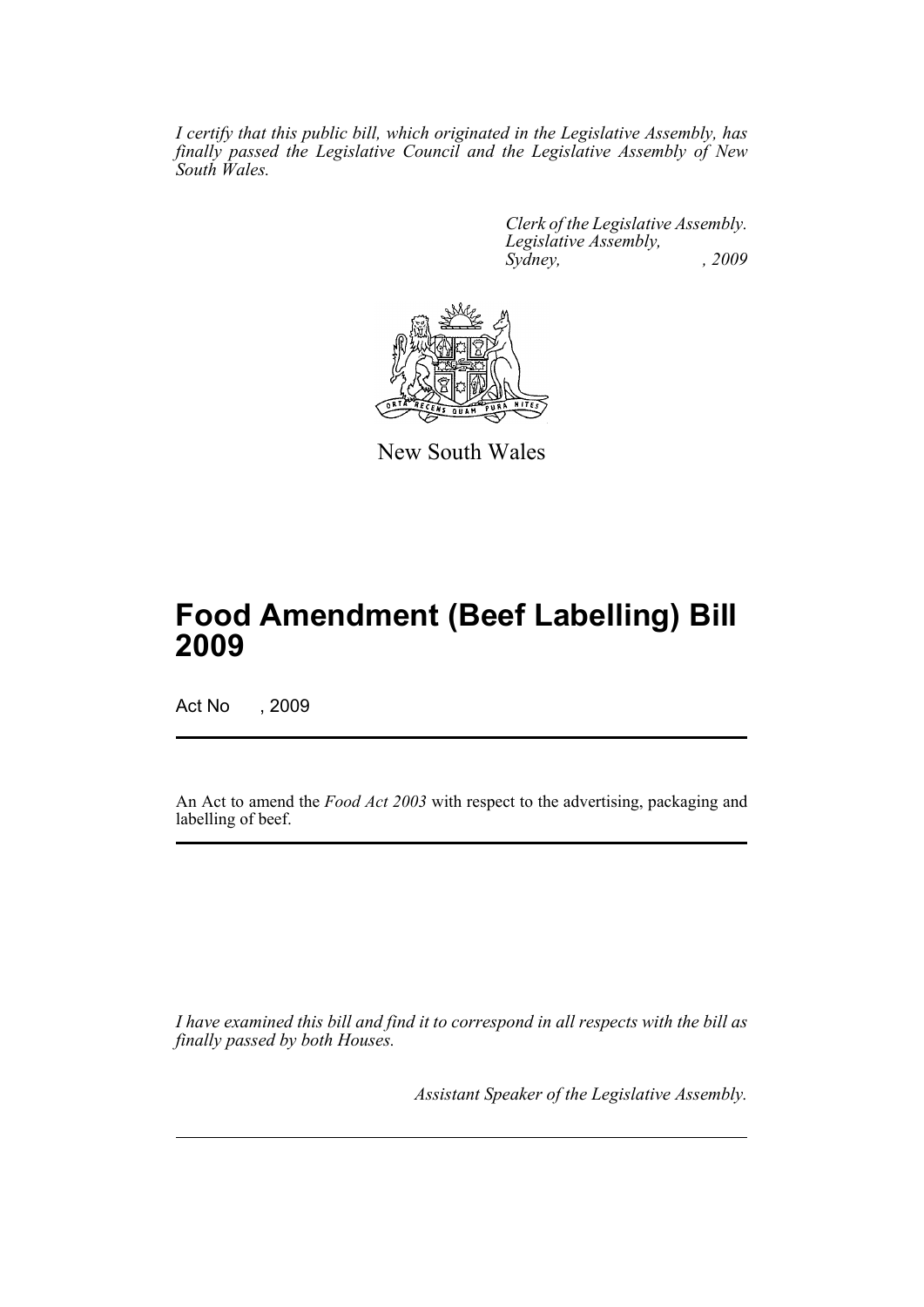# <span id="page-2-0"></span>**The Legislature of New South Wales enacts:**

# **1 Name of Act**

This Act is the *Food Amendment (Beef Labelling) Act 2009*.

# <span id="page-2-1"></span>**2 Commencement**

This Act commences on a day or days to be appointed by proclamation.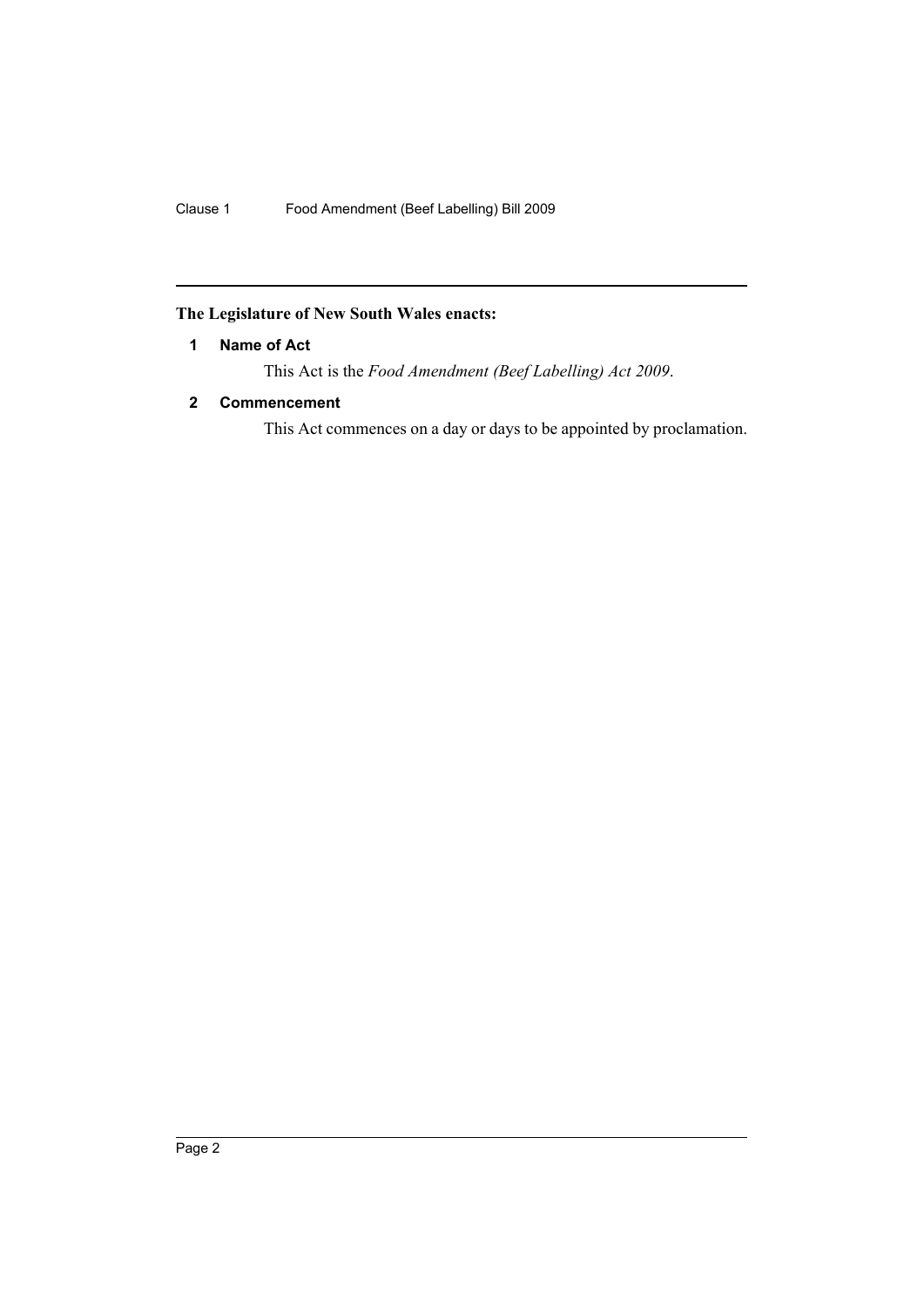Amendment of Food Act 2003 No 43 Schedule 1

# <span id="page-3-0"></span>**Schedule 1 Amendment of Food Act 2003 No 43**

### **[1] Part 2, Division 2A**

Insert after section 23:

# **Division 2A Beef labelling**

#### **23A Beef labelling schemes**

- (1) The regulations may prescribe schemes regulating the use of words and expressions used in the labelling of any type of beef intended for sale or beef for sale to indicate the type of beef, the quality of beef or any other characteristic of the beef.
- (2) Without limiting subsection (1), the regulations prescribing a scheme may:
	- (a) specify the type of beef that the scheme applies to, or
	- (b) specify the requirements for labelling beef with a word or expression indicating the type, quality or any other characteristic of the beef, or
	- (c) specify any other conditions relating to the use of a word or expression indicating the type, quality or any other characteristic of the beef, or
	- (d) prohibit activities in relation to the labelling of beef, or
	- (e) require records to be kept in relation to the labelling of beef.
- (3) This section does not limit the operation of the provisions of this Act relating to food safety schemes.
- (4) In this section:

*beef* means the whole or any part of the carcase of any bovine animal.

### **23B Misleading and deceptive conduct in relation to beef**

- (1) For the purposes of section 18 (1), a person carrying on a food business is taken to have engaged in conduct that is misleading or deceptive (or is likely to mislead or deceive) in relation to the advertising, packaging or labelling of beef intended for sale, or in relation to the sale of beef, if:
	- (a) the person does not use AUS-MEAT language consistently (unless the person is complying with a scheme prescribed under section 23A), or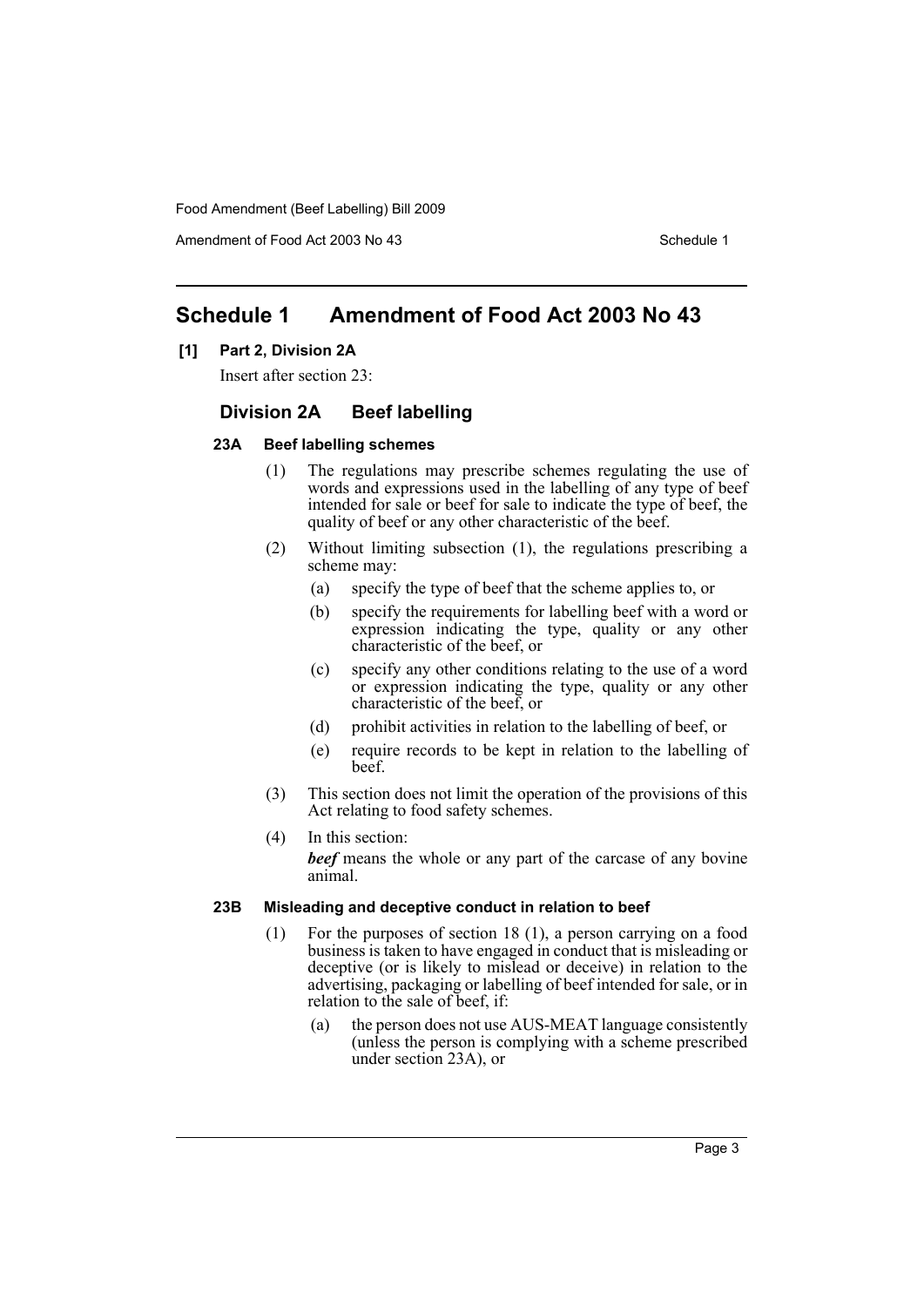- (b) the person voluntarily adopts, but does not consistently comply with, a scheme prescribed under section 23A, or
- (c) the beef is advertised, packaged or labelled with the word "budget" and does not also include the words "low grade" or "low quality", or
- (d) the beef is advertised, packaged or labelled with the word "manufacturing" and does not also include the words "suitable for mince only".
- (2) For the purposes of subsection (1) (a), a person does not use AUS-MEAT language consistently if:
	- (a) the person advertises, packages, labels or sells beef described by means of AUS-MEAT language, and
	- (b) other beef advertised, packaged, labelled or sold by that person is described by any other means that does not include a description by means of:
		- (i) AUS-MEAT language, or
		- (ii) a consumer descriptor.
- (3) For the purposes of subsection (1) (b), a person voluntarily adopts, but does not consistently comply with, a scheme prescribed under section 23A, if:
	- (a) the person labels any beef in accordance with a scheme prescribed under section 23A or advertises, packages or sells beef that has been labelled in accordance with such a scheme, and
	- (b) the person does not comply with that scheme in respect of all beef to which the scheme applies that is advertised, packaged, labelled or sold by that person.
- (4) This section does not limit the operation of section 18 (1).
- (5) In this section:

*AUS-MEAT language* means any words, letters or symbols (other than the words beef, steak or veal or any words indicating a cooking method) that (whether alone, in combination or together with other words, letters or symbols) are used by the AUS-MEAT manual to designate or indicate beef as belonging to a particular type, quality, classification, category, cut or grade.

*AUS-MEAT manual* means the Australian Meat Industry Classification System (Manual 1) (2009 edition) published by AUS-MEAT Limited (ACN 082 528 881) or, if a replacement document is prescribed for the purposes of this definition, that document.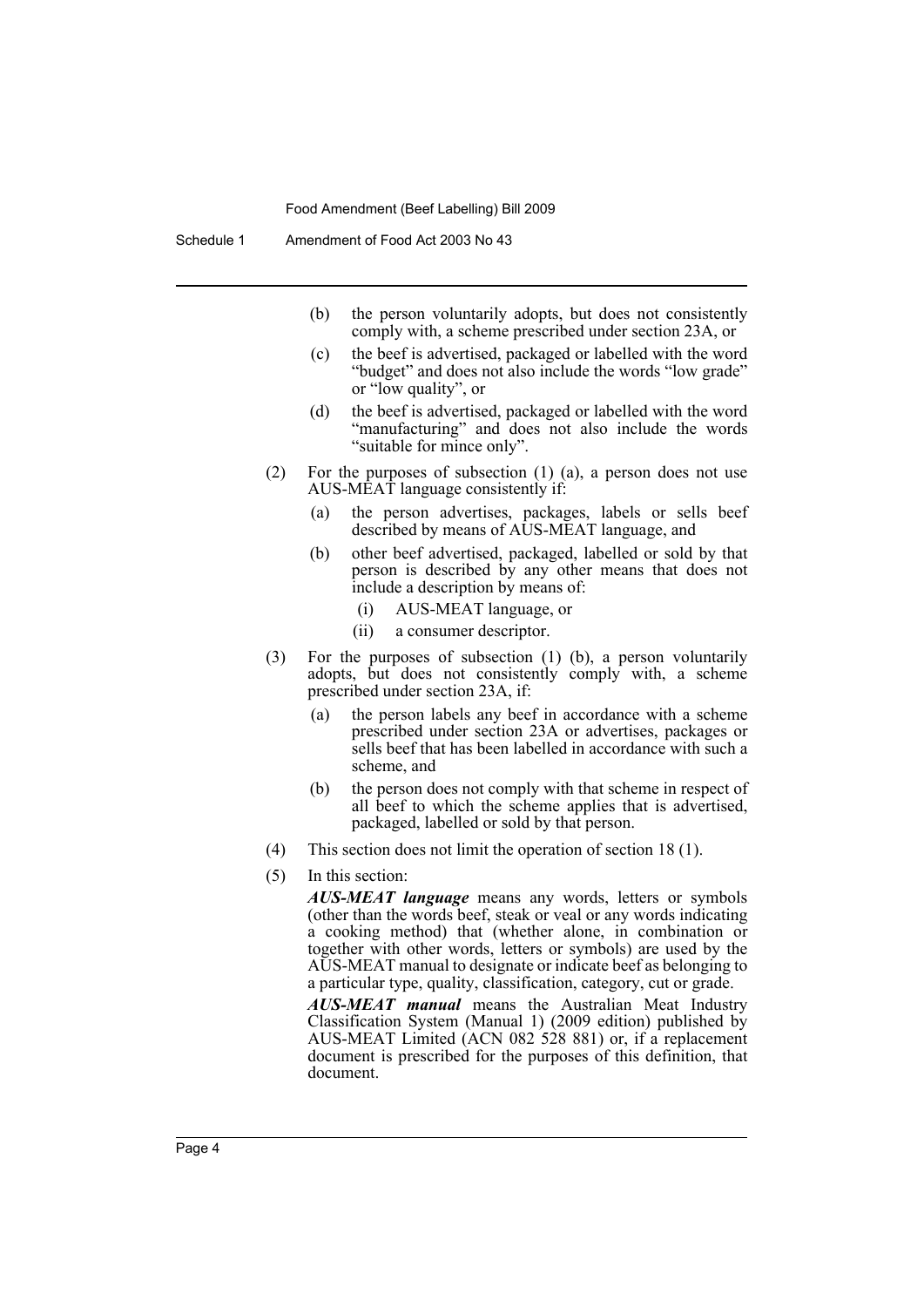Amendment of Food Act 2003 No 43 Schedule 1

*beef* means the whole or any part of the carcase of any bovine animal.

*consumer descriptor* means a word or expression prescribed by the regulations that is used to describe beef that is of a cut prescribed by the regulations.

#### **23C False descriptions of beef**

- (1) For the purposes of section 18 (2), beef is falsely described if:
	- (a) it is described by means of AUS-MEAT language that is referable to beef of a particular type, quality, classification, category, cut or grade and:
		- (i) it has not been assessed in accordance with the requirements of the AUS-MEAT manual, or
		- (ii) it does not comply with the standards set out in the AUS-MEAT manual, with respect to beef of that type, quality, classification, category, cut or grade, or
	- (b) it is described by means of a word or expression that is regulated in accordance with a scheme prescribed under section 23A and the description does not comply with the requirements of the scheme, or
	- (c) it is described by means of a word or expression that is prescribed for the purposes of the definition of *consumer descriptor* in section 23B and the beef cannot be described as being of the cut that is prescribed in relation to that word or expression.
- (2) This section does not limit the operation of section 18 (2).
- (3) In this section:

*AUS-MEAT language* has the same meaning as it has in section 23B.

*AUS-MEAT manual* has the same meaning as it has in section 23B.

*beef* means the whole or any part of the carcase of any bovine animal.

#### **23D Exemptions for restaurants, take-away food shops and similar outlets**

(1) Subject to subsection (2), any person selling beef that has been cooked and is intended for immediate consumption (including, but not limited to, restaurants and take-away food shops) is exempt from sections 23B and 23C.